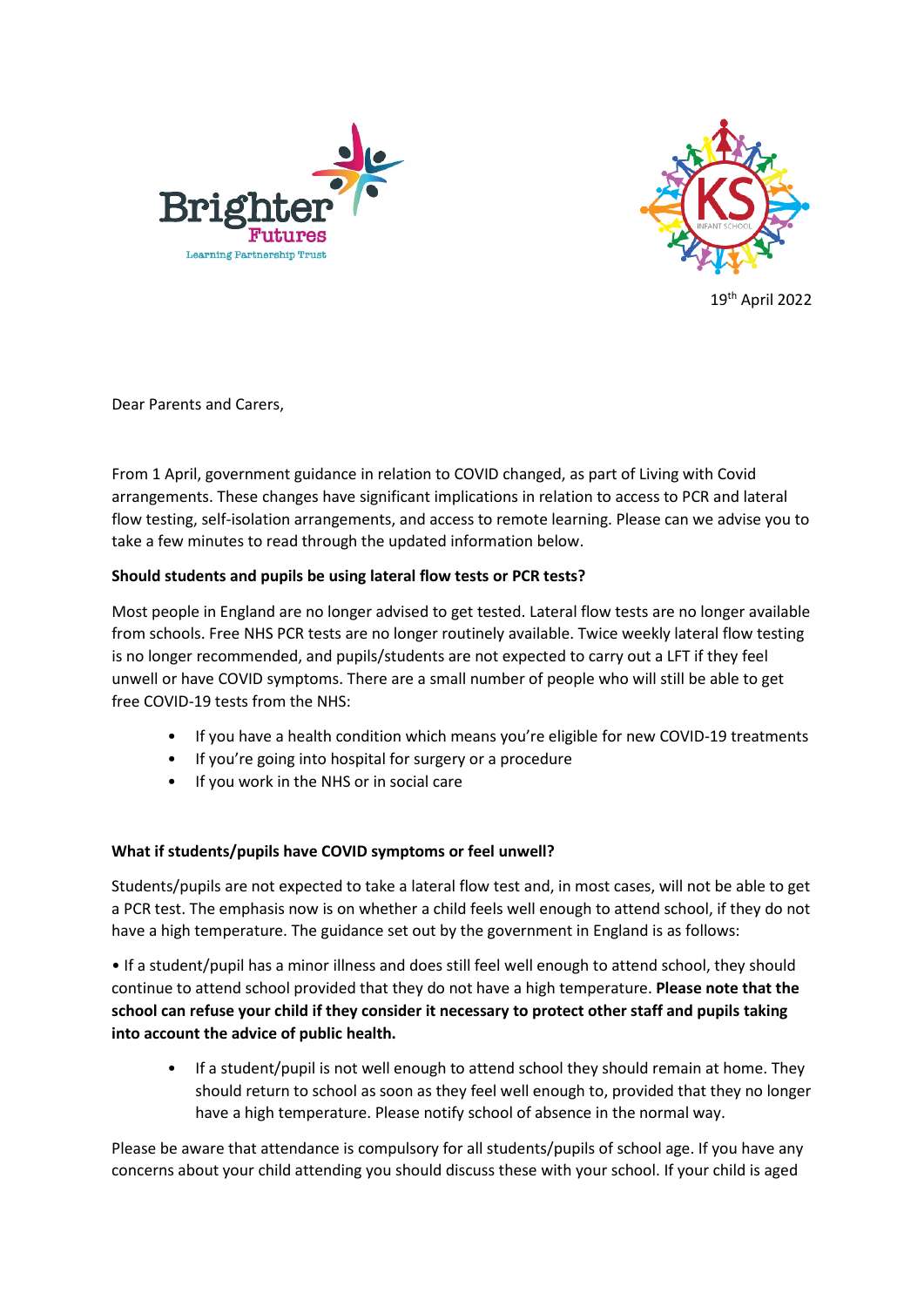12 or over and at higher risk of serious illness, meaning they are immunosuppressed, they should follow the guidance of their hospital consultant. All medical information should be shared with schools so they can carry out an individualised risk assessment.

# **What if a student/pupil has a positive COVID test**?

Most people in England are no longer advised to get tested so there should be very few situations in which this occurs. However, the government have advised the following:

- If a student/pupil is under 18 years old and tests positive for COVID-19 they should stay at home and avoid contact with other people for 3 days from the start of their symptoms. After this they should return to school if they are well enough to attend and **no longer have a high temperature**.
- Students/pupils should no longer carry out lateral flow tests to release from selfisolation.
- If a student is over 18 years old and tests positive for COVID-19 they should stay at home and avoid contact with other people for 5 days from the start of their symptoms. After this they should return to school if they are well enough to attend and no longer have a high temperature. Students should no longer carry out lateral flow tests to release from self-isolation. **Students will be asked to provide evidence of a positive lateral flow test by recording it on the NHS site and sending a screenshot to their progress tutor, as previously.** Positive tests should be extremely rare as students are no longer advised to get tested and there is no expectation to do so even if they have symptoms or feel unwell.

**Please be aware the emphasis is no longer on testing, but on whether a student/pupil feels well enough to attend school, provided that they do not have a high temperature.**

## **Can students/pupils with COVID access remote learning?**

If a student/pupil is too unwell to attend school they should not be accessing remote learning in the interests of their health and wellbeing. If a student/pupil is too unwell to attend school they should focus on rest and recovery and talk to their teachers about missed work when they are well enough to return to school. If there are regular absences and concerns about the amount of missed work, the school will invite you in to discuss these. Your child may need to attend additional classes after school, in some settings, if your child has missed too much work and is falling behind.

If a student/pupil has tested positive and we have seen evidence, but feels well enough to access remote learning, your school may **provide work which can be accessed remotely. This will be agreed with the school. However, this should** be extremely rare as students/pupils are no longer advised to get tested.

If a student/pupil has only mild illness and feels well enough to attend school they should do so provided that they do not have a high temperature, and they do not need to carry out a COVID test.